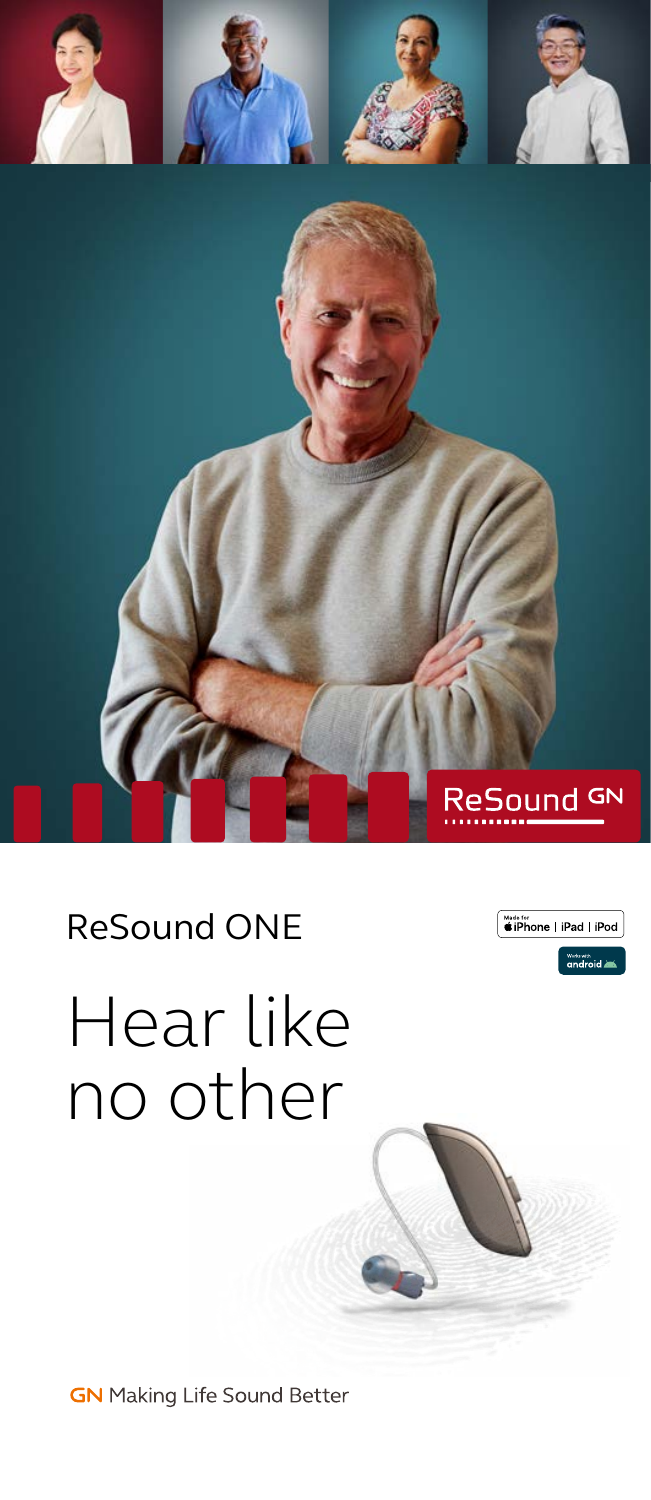### Introducing ReSound ONE

Just like a fingerprint, each person's hearing is ONE of a kind. This is because nature has designed the shape of your ear to perfectly capture the sounds around you.

ReSound ONETM with M&RIE (Microphone and Receiver-in-Ear) delivers a new class\* of hearing aid with an additional microphone inside your ear, allowing the unique shape of your ear to collect sounds, just as nature intended.

Add convenient direct audio streaming, access to remote hearing care services, and industry-leading battery life, ReSound ONE truly keeps you connected to people and technology you need to become ONE with your world.





\*Microphone in ear and two standard directional microphones, directionality features, wire- **in the toughest environments.** less audio streaming.

ReSound ONE provides you with a more complete and individualized sound experience with:

#### A MORE NATURAL SOUND AND IMPROVED SENSE OF SPACE

ReSound ONE with M&RIE is the first hearing aid\* with three microphones, including one in the ear, to use your ear's natural ability to collect the information your brain needs to make sense of sound.

#### EASIER-TO-FOLLOW CONVERSATIONS IN DYNAMIC ENVIRONMENTS

All Access Directionality gives you access to all the sounds around you, putting you in charge of which sounds you want to focus on - not your hearing aids.

#### BEST 1:1 SPEECH UNDERSTANDING

Like an invisible beam of sound detection, Ultra Focus lets you decide when to concentrate on the speech in front of you while minimizing background noise - even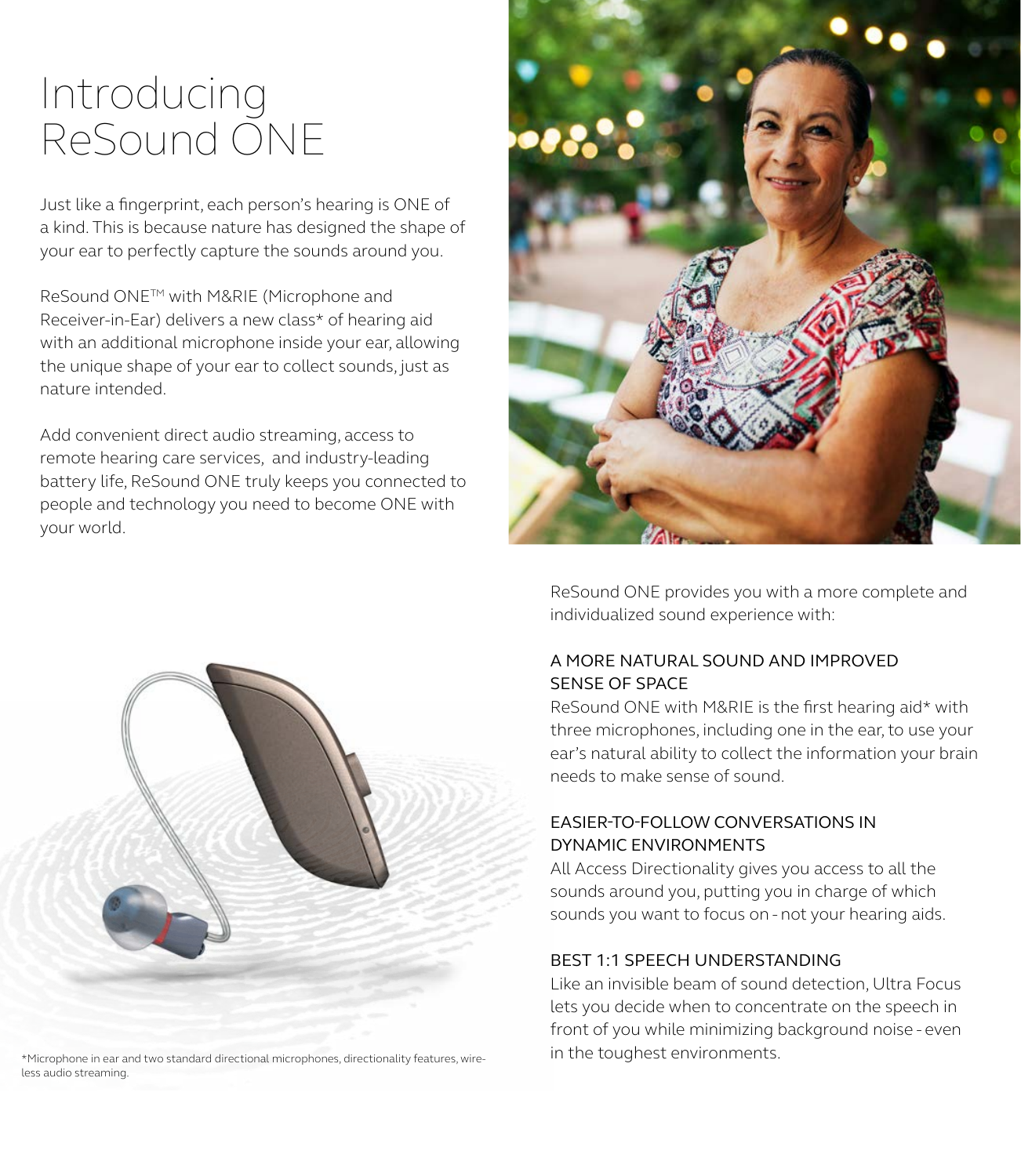### Unmatched connectivity to adapt to your needs

ReSound ONE adapts to your lifestyle connecting you to the world around you with direct audio streaming from both iOS® and Android™ devices. So your favorite audio book, music or even GPS directions can stream directly to your hearing aids without an intermediary device.

One-tap sound adjustments on your ReSound Smart 3D™ app and a versatile range of wireless accessories give you even more options to connect to the sounds you enjoy every day, like your favorite TV program.

### More connections for better care

ReSound ONE includes access to ReSound Assist, so you can receive hearing care in the most convenient way.

#### FACE-TO-FACE ONLINE HEARING CARE

ReSound Assist Live Assistance makes it possible to have face-to-face fitting sessions from the comfort of your home. Simply answer the incoming video call from your hearing care professional and get real-time fine-tuning adjustments.

#### REMOTE FINE-TUNING ANYTIME

ReSound Assist Remote Fine-Tuning allows you to send requests for additional adjustments anytime through the ReSound Smart 3D app. Updates will be sent to you to download at your convenience - without the need for an office visit.

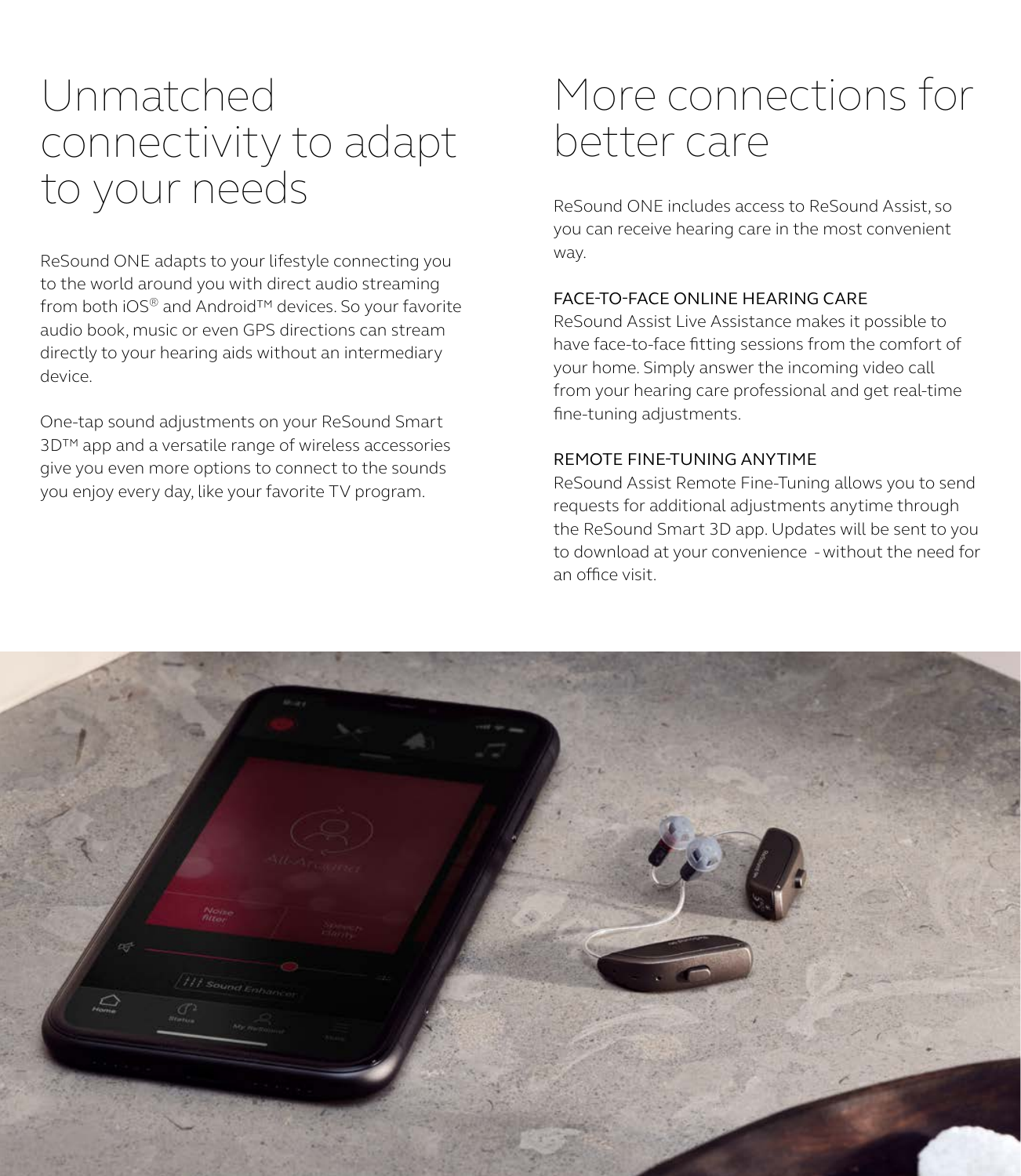## Designed for ultimate comfort, discretion and performance

Built for ultimate comfort and adaptability, the modern styling of ReSound ONE has just one touchpoint on the back of the ear and sits lower for greater discretion. Available in three models, ReSound ONE comes in a variety of colors to blend with hair and skin tones, so you can wear ReSound ONE with confidence.







Mini Receiver-in-Ear Rechargeable solution

Mini Receiver-in-Ear

Standard Receiver-in-Ear



#### INDUSTRY-LEADING RECHARGEABILITY

ReSound ONE offers the best rechargeable battery life in the industry with up to 30 hours\* of battery life or 25 hours with the ability to stream as much as you want.

For added flexibility, two different charger options serve as stylish, portable and protective cases, ideal for traveling and storage. Choose the Premium Charger with an onboard battery for up to three days of quick charging on the go, without the need for a power outlet, or the smaller Standard Charger that gives you at at-home charging capabilities you need in a small elegant design.